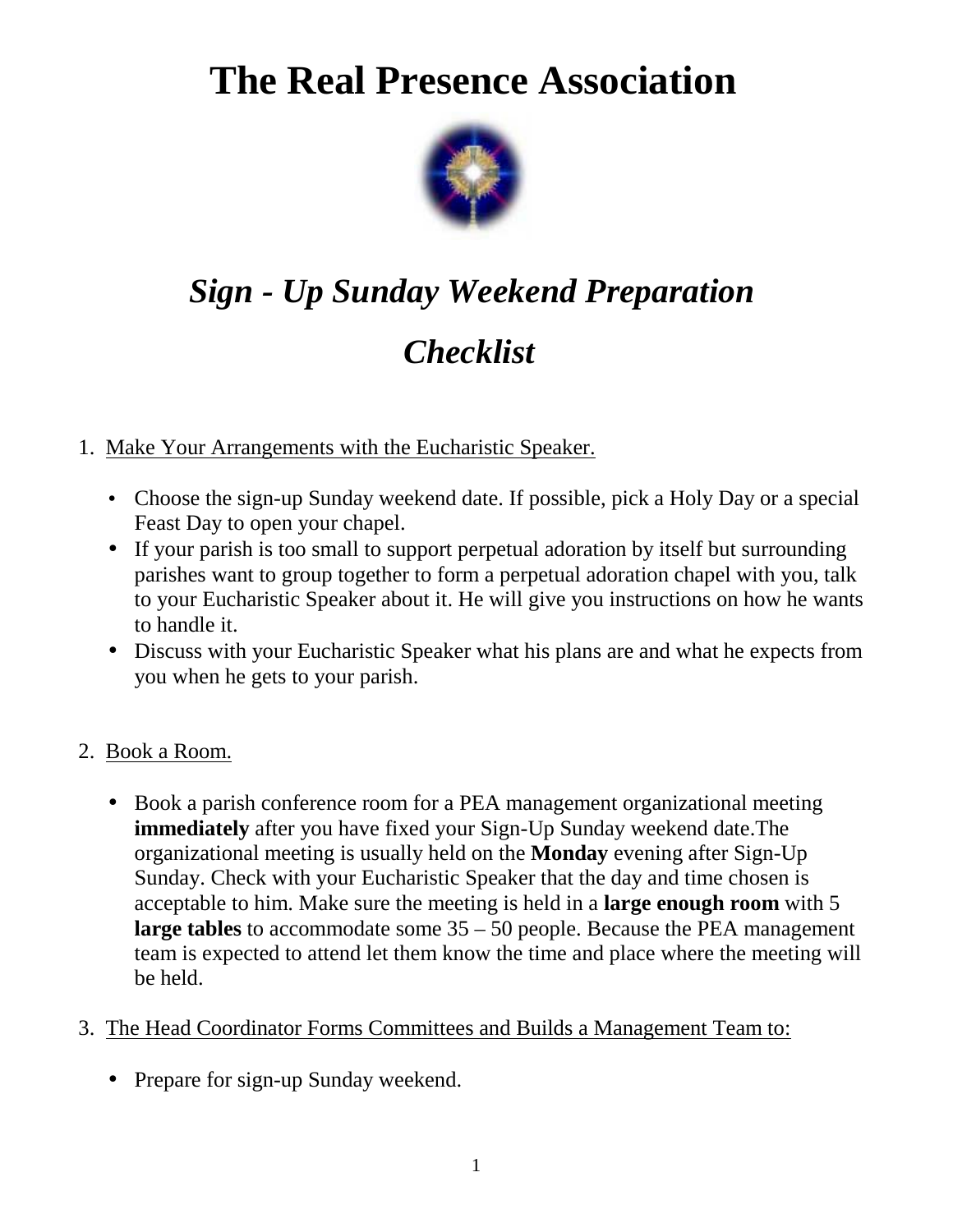• Assign Division Leaders and Hour Coordinators that will become the Perpetual Eucharistic Adoration Management Organization team that will be responsible for the smooth running of the chapel. (See section 2).

#### 4. Assign Tasks.

# A. *Purchase, Prepare and Present PEA Material – With the Pastor's Approval*

- Purchase and prepare PEA material that you plan to put in the parish Sunday bulletins. Each week for four weeks before the weekend your Eucharistic Speaker is expected, put the PEA material chosen into the parish Sunday bulletins. Refer to the four brochures at the end of Section 3. This will provide the parishioners with an opportunity to read and ready themselves for the coming of Eucharistic adoration.
- During the four weeks before the Eucharistic Speaker comes to your parish is a good time to set up your adoration posters and hand decorated information displays at the back of the church. When you get the people to focus on what a special privilege it is to have Jesus perpetually exposed in their parish, you increase their knowledge of the event and their desire to become a part of adoration.
- This is also a good time to set up an area where you will be able to show videos about Perpetual Eucharistic Adoration and maybe have some books and brochures that you plan to have in the chapel out on a table for the people to look at or buy for those who want to own their own copy. Contact the local catholic bookstore and invite them to come and make their own display.

#### B. *Prepare and Send PEA Announcements.*

• PEA chapels attract people from outside the parish and even outside the town where it is located. Prepare and send PEA announcements and flyers to the parish bulletin in your church and neighboring parishes and in public places (local newspapers, radio and TV stations) and any organizations inside and outside the parish who may be interested to invite people to come to listen to your Eucharistic Speaker. This is the time to **INVITE !! INVITE !! INVITE !!** 

# C. *Estimate Number Needed - Then Print Sign-Up Forms and Buy Pencils.*

• Be sure to use the sign-up form that the Eucharistic Speaker wants to use. Estimate the number of people that will attend Masses for your sign-up Sunday weekend. Make sure there will be a sign-up form and pencil for **every** person in the church at each Mass. We cannot overemphasize this point! Why? All the work put into the preparation of Sign-Up Sunday is lost if each person at that Mass does not have a sign-up form **and** a pencil in his or her hand. Another way to look at it is any person who does not receive a sign-up form **and** a pencil is a lost adorer.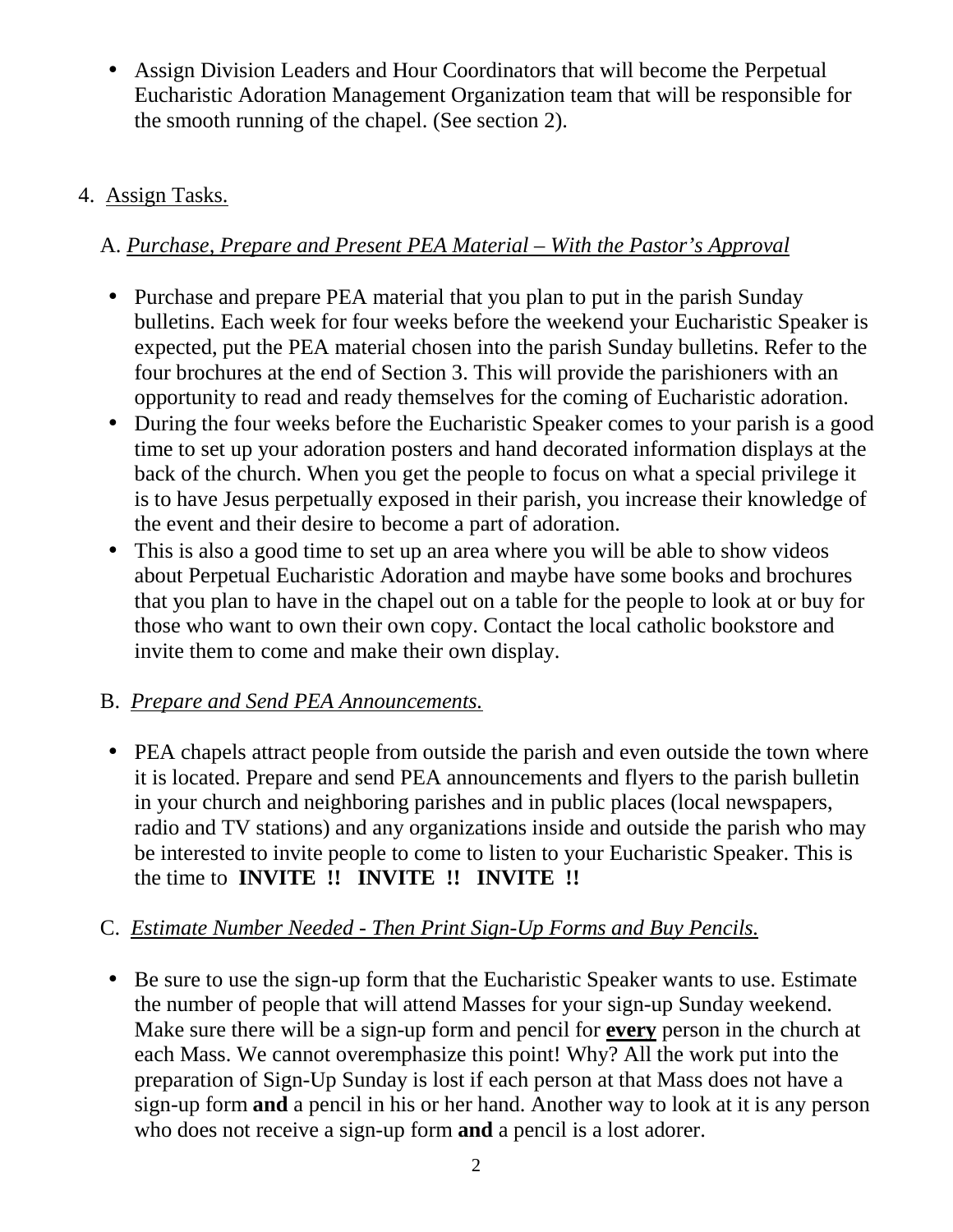• Take into consideration any non-parishioners who will be drawn to your parish Masses because you are bringing in a special Eucharistic Speaker. Have plenty of extra sign-up forms for those people who want to take some home. After you have made your estimate, get the sign-up forms printed so that they will be ready when the Eucharistic Speaker gets into town. Buy enough pencils so you do not run out of them.

## D. *Pickup and Return Speaker.*

• Assign someone to pick up the invited Eucharistic Speaker at the airport and also make sure someone is available to return the Eucharistic Speaker back to the airport.

#### E. *Assign Mass Teams.*

• Make the necessary arrangements to assure that the sign-up forms and pencils are put out at each Mass by those people who are given the responsibility. Assign teams to take care of each Mass. **Do not plan** on a team to arrive early enough to set up for their Mass. It is much better for each team to set up after their Mass for the next Mass. Do not forget to give the people in the choir or cry room and even the people who sit in the chairs on the side of the altar a sign-up form and pencil.

#### F. *How to Manage People Who Want to Sign-Up Early.*

• Always be prepared to accept anyone who asks to become an adorer before Sign-Up Sunday. However, be sure to let these people know that they should fill out a signup form on Sign-Up Sunday Weekend with everyone else. Why? Each person who fills out a sign-up form on Sign-Up Sunday sets a good example and encourages the others around them to do the same. Let all the members of the management team know they are expected to fill out a sign-up form on Sign-Up Sunday like everybody else and explain why.

#### 5. Eucharistic Speaker's Agenda.

#### A*. Speaker Meets with Key People.*

• More than likely the Eucharistic Speaker will want to meet with a group of the key people in the parish PEA start up program to discuss the status of the arrangements made when he gets into town. By this time all arrangements should be completed.

#### B. *Speaker Preaches and Visits Chapel.*

• The Eucharistic Speaker gives his Sign-Up Sunday speech at all the Masses. He keeps all the sign-up forms until after the last Mass. If the chapel is ready he will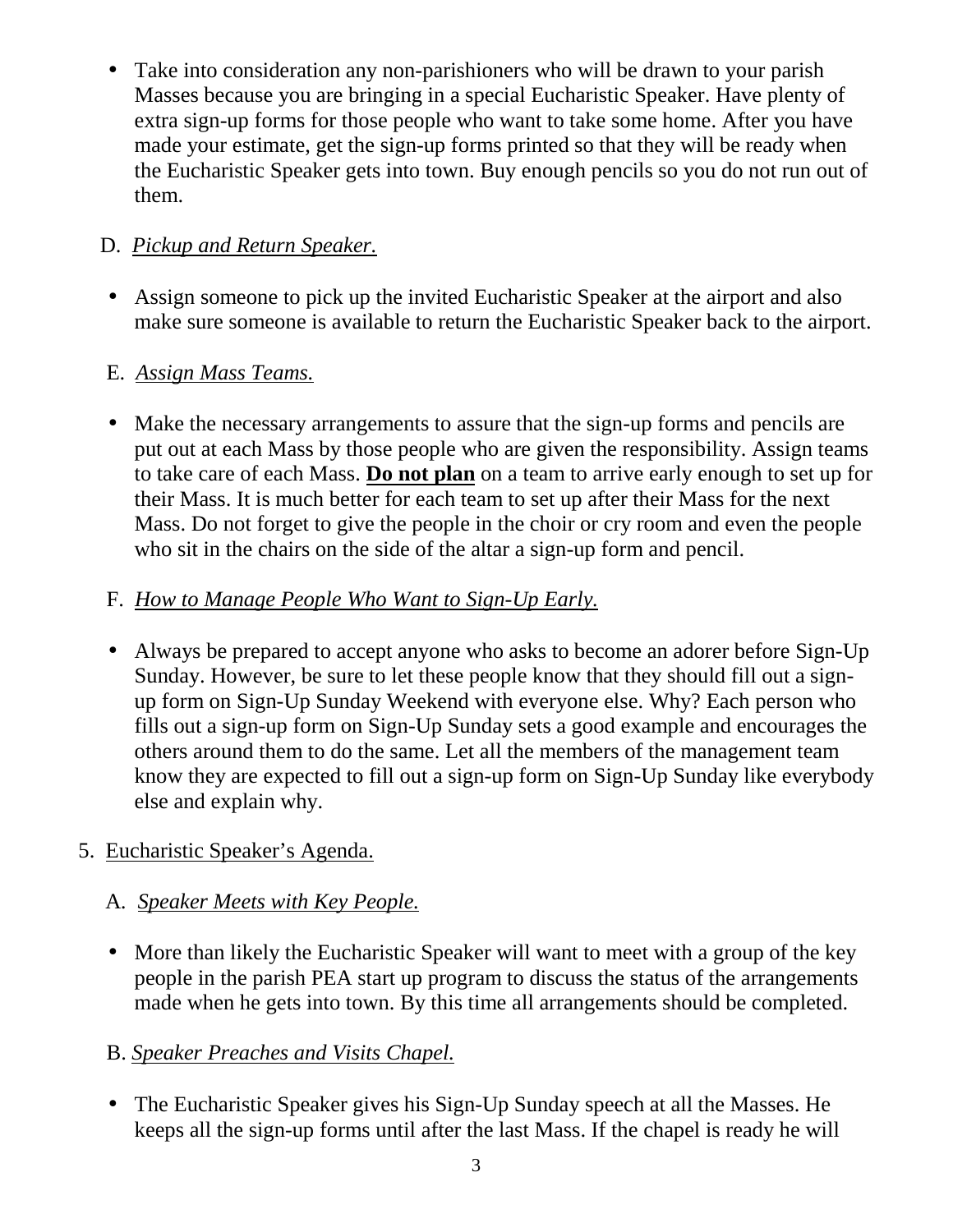invite the Parishioners to take a tour through the chapel so Parishioners will know where the chapel's entrance and restrooms are located and how to use the security door.

#### C. *Speaker Turns Over the Sign-Up Forms.*

• The Eucharistic Speaker counts all the sign-up forms and then gives the forms along with the total count to the Pastor and then to the Head Coordinator.

#### D**.** *On Sunday Afternoon, Get a Small Team Together (6 – 8 People) to*:

- Make a list of all **telephone helpers**: name and phone.
- Make a list of all substitutes: name, phone, preference. (Do this only if you are using a manual system instead of the automated Adorer Tracking Program system.)
- Divide the sign-up forms into 5 categories: Morning, Afternoon, Evening, Midnight and Flexible.
- Call the volunteers who signed up to make telephone calls to invite them to the PEA Management Organizational meeting. It will be held in that parish meeting room you booked well in advance. Tell them the **Time** and **Place** where the meeting is going to be held.

#### E. *PEA Management Organizational Meeting.*

- Introduce the leaders chosen by the Pastor.
- Divide everybody into 4 teams, according to their time frames Morning, Afternoon, Evening and Night. The goal is to have six Hour Coordinators under each of the four Division Leaders for a total of 24 Hour Coordinators.
- Define the PEA Management Organization and the Adorers Organization. Show organizational charts. Explain all the positions - what their role is and what their duties are: Head Coordinator, Division Leader, Hour Coordinator and Adorers.
- Answer any questions.
- Bring everybody up-to-date about the outcome of the sign-up forms.
- Explain the purpose of setting up the phone bank. Tell everyone the **place** where the phone calls are going to be made. Have a sheet of paper for each day listing each shift and the hours for each shift. Assign **days**, **times** and **shifts** to those people who signed up to be phone callers and anyone else who is willing to work with the phone bank group starting the next day. These lists contain the names and phone numbers of each person assigned to their day, time and shift so that you have all the shifts covered and know who is expected to be there.

 The Midnight team and the Morning team should be scheduled to work during the morning calls with their sign-up forms. The Afternoon team and Evening team should be scheduled to work during the afternoon calls with their sign-up forms.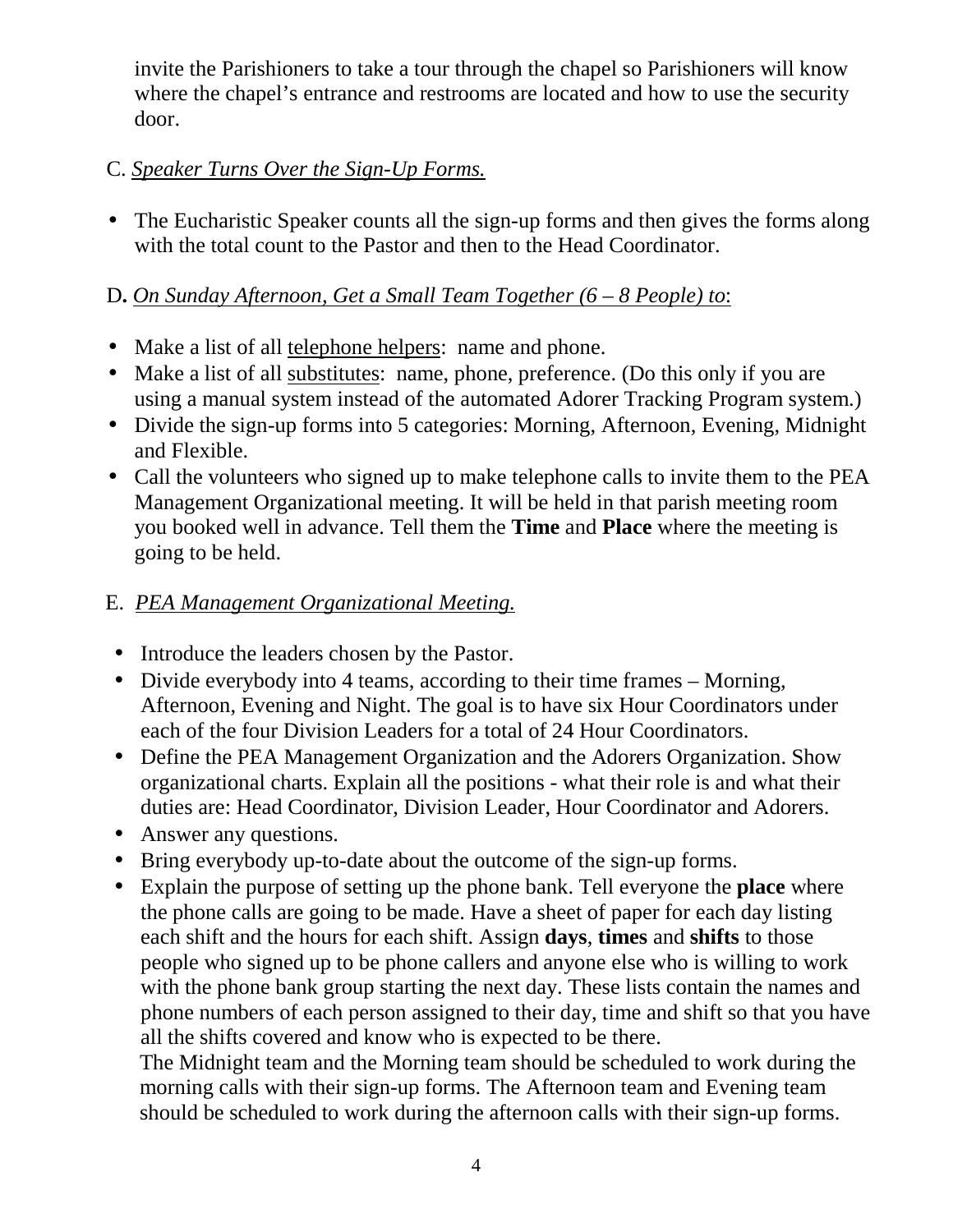• If any sign-up forms have a check on the "I would come if I had transportation" line, assign a Transportation Coordinator to follow through.

#### 6. Phone Bank.

The phone bank group which was put together at the PEA management organizational meeting starts as soon as possible, usually the next day, in order to contact each person who filled out a sign-up form. A recommended method is to make all your phone calls **from one central place**. Why? Picture a room with at least 2 or more phones where callers are sitting. After phone contact is made:

- The original sign-up form is updated.
- It is then handed to a person assigned to pencil the name of the new Adorer onto the large (2 feet by 3 feet) PEA Adorers Organizational Chart (RP – 0011).
- From there the information is taken from the original sign-up form and put onto a hard copy form and placed into a Master file. For those people who will not be using a computer the process stops here.
- For those who will be using the computer, the hard copy form is then handed to the person who is sitting at a computer and that person will enter the data into the Adorer Tracking Program on the computer and then place the hard copy form into the Master file.

For various reasons, some people like to maintain both the hard copy Master file and the computer Master file. But if you have the computer Master file and maintain backups it is not necessary to have the hard copy Master file.

Clearly with this procedure there is an advantage. Callers are able to visually follow what is happening to the PEA Adorers Organizational Chart as they are making their calls which allows them to make adjustments to days and hours as they are talking to an Adorer. Anyone who has a question is able to ask it right then and there and get it straightened out immediately. Since there is only one Master file, it makes sense to keep everything under control in one place: sign-up forms, PEA Adorers Organizational Chart, hard copy and computer Master files. These are meaningful advantages that should be taken into consideration when you decide how to set-up your phone bank. Another thing to think about - the more phone lines there are the faster the job will be completed and the less days it will take to finish.

No two parishes are alike but the hours that are not always easy to get people to sign up for are usually the late night hours and weekend hours. You really have to work at getting these hours filled. It is more than worth the effort involved and the Adorers too feel a sense of accomplishment by becoming a part of a group especially put together just to adore and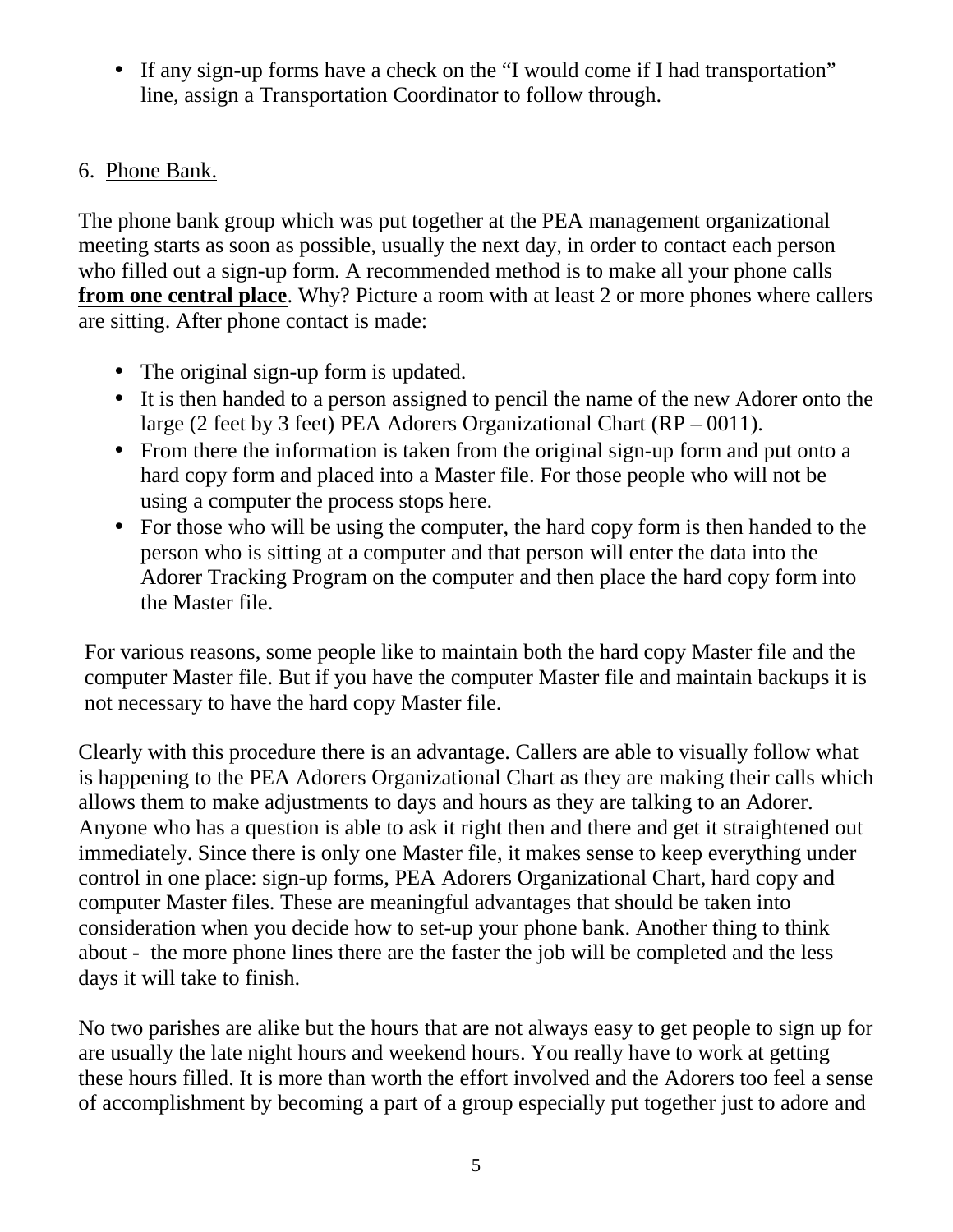love Our Lord and God, Jesus, perpetually. Remember there are 168 hours in a week and the suggested number of Adorers for each hour is two.

Call all the people who specified a day and hour first. Why? Because more than likely the hours these people are able to come are not flexible and what they gave you is probably limited to the day and time they have chosen. Hold off calling the Flexible forms until last since these are the people who can be persuaded to fill in all those blank hours with which you are left after all the other calls have been made. Remember to thank each Adorer for their willingness to offer up an hour of their time for Jesus. Be charitable in your conversation. Remind them that this is the same Jesus who walked the earth 2000 years ago and that He is waiting for us to come to Him to heal us physically and spiritually. As you call each Adorer from their sign-up form:

- Discuss and set the Adorer's day and hour and make sure the Adorer understands they are committed to a weekly obligation.
- For those who checked on the sign-up form that they were willing to substitute, ask them to give you the exact days and times they would be willing to substitute. Caution them when they offer to come anyday anytime. Explain what that means. After you explain they usually are very specific with the days and times they do give you.
- Clarify the spelling of their name and ask for their current mailing address which will be used for a Master and Mailing List. Remember you already have their telephone number.
- Be prepared to answer any questions the Adorer may ask such as when is the chapel going to be opened, when are they going to let us know, etc., etc., etc..
- Fill in the PEA Adorers Organization Chart (RP-0011) as you make each call so that some people can be asked to move from the overcrowded hours into the empty hours. Most people are willing to make that move. The chart is very useful to help you see at a glance all the open hours that need to be filled. If you are going to post this chart at a later date for everyone to see, only enter the Adorer's name. Use a pencil because there will be times when you will need to erase a name.
- After each Adorer's day and hour and their status as a Substitute has been obtained and verified, post the Adorer's name on the PEA Adorers Organization Chart, then enter the Adorer's name, address, phone number, day and hour of adoration and whether or not the person is also a Substitute into the *Automated Adorer Tracking Program* (see section 2)*.* Due to limitations to the *Automated Adorer Tracking Program*, you could devise an abbreviated days and hours the Adorer is willing to be called as a Substitute in the "Comment" field so when you print your Substitute List that information is available. However, if you do this, your ability to use the "Comment" column for anything else is lost.
- For those who checked on the sign-up form that they would come if they had transportation, assign them to the Transportation Coordinator who will need to get detailed information about where they live, how far away they are, how well the